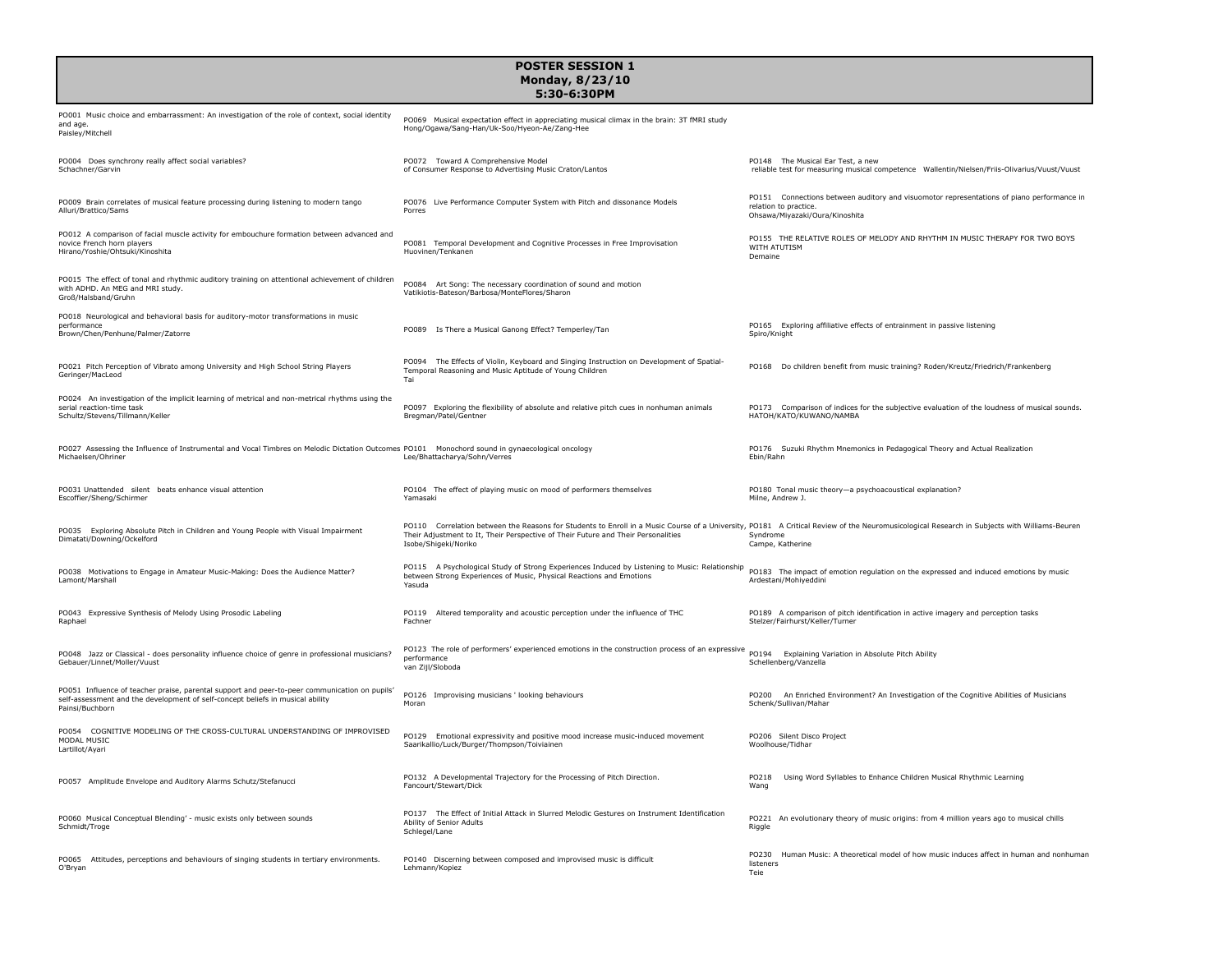## **POSTER SESSION 2 Wednesday, 8/25/10**

## **1:00-2:00PM**

| PO002 Differentiating Rock from Bach, Identification of Mainstream Recordings Requires Only<br><b>Brief Excerpts</b><br>Lavman/Dowling                                                                                               | PO070 A Periodicity-Based Approach on Harmony Perception Including Non-Western Scales<br>Stolzenburg                                                                                                                          | PO144 Acting out the collaborative role - new paradigm for practice-led research in chamber<br>music performance<br>Yamaguchi                                             |
|--------------------------------------------------------------------------------------------------------------------------------------------------------------------------------------------------------------------------------------|-------------------------------------------------------------------------------------------------------------------------------------------------------------------------------------------------------------------------------|---------------------------------------------------------------------------------------------------------------------------------------------------------------------------|
| PO005 Neural processing of serial correlation in melodies as revealed by<br>magnetoencephalography (MEG)<br>Dumas/Lipscomb/Leuthold/Georgopoulos                                                                                     | PO074 Music to My Eyes: Cross-modal Interactions in the Perception of Emotions in Musical<br>Performance<br>Vines/Krumhansl/Wanderley/Dalca/Levitin                                                                           | PO149<br>Conductor Talk as a Rehearsal Technique<br>Hopper                                                                                                                |
| PO010 Physiological and self-reported music relaxation in people suffering from hypertension<br>Kantor-Martynuska/Szyszko                                                                                                            | PO079 Name that tune: what is your brain listening to?<br>Schaefer/Sadakata/Farguhar/Desain                                                                                                                                   |                                                                                                                                                                           |
| PO013 The influence of the meaning of lyrics on the quality of felt emotion of music from<br>emotional contagion's perspective<br>Mori                                                                                               | PO082 Examining the Role of Training and Movement on Rhythm Perception in Disc Jockeys<br>Using EEG and Behavioural Thresholds<br>Butler/Trainor                                                                              | PO162 Do motor coordination and flow of movement interact with musical training in young<br>children?<br>Gruhn/Herb/Minkner/Gollhofer                                     |
| PO016 Language-selective interference with long-term memory for musical pitch<br>Hsieh/Saberi                                                                                                                                        | Tonal stability as an emergent property in low-level perceptual organization<br>PO085<br>Kim                                                                                                                                  | PO166 Elaborating statistical models of music perception<br>Brown/Gifford                                                                                                 |
| PO019 Effects of musical training on auditory attention: implications from imitative counterpoint PO090 The Sounds of Intent Project (Phase 3) Exploring Music Engagement in Children and<br>perception<br>Chan/Ashley               | Young People with Complex Needs<br>Vogiatzolou/Ockelford/Himonides/Welch                                                                                                                                                      | PO169 The Influence of Musical Training on the Phonological Loop and the Central Executive<br>Ramachandra/Meighan/Gradzki                                                 |
| PO022 An Analysis of the Affective Content of the Second Movement of Beethoven's Pathetique<br>Using an Acoustic Ethological Model<br>Albrecht/Huron                                                                                 | PO095 International semantic meanings of popular music genre: A comparison of the extra-<br>musical associations with German folksy music, country, hip-hop, and punk in German versus<br>American listeners<br>Shevy/Kristen | PO174 Rumination and the effectiveness of mood induction with the use of music and speech<br>Kantor-Martynuska/Dabrowska                                                  |
| PO025 Brain Activity accompanying Melody and Rhythm Processing: Comparison of Auditory<br>Neuropathy with Musicians and Non-Musicians<br>Habibi/Starr                                                                                | PO099 Emotion classification of Western contemporary Music: Identifying a representative<br>feature set<br>Beveridge/Knox/MacDonald                                                                                           | PO177 Music as Space of Possibility<br>Seibert/Troge                                                                                                                      |
| PO028<br>On Detecting Different Levels of Sensorimotor Activity in Musicians and Non-Musicians<br>during Musical Direction: Evidence from Fractal EEG Analysis<br>Hadjidimitriou/Zacharakis/Doulgeris/Panoulas/Hadjileontiadis/Panas | PO102<br>How we hear chords: assessing the perceptual integrality of musical chords<br>Yearv                                                                                                                                  | PO185 Health behaviours, life-style choices and mood states amongst music students in the<br>Department of Music at the University of Pretoria<br>Panebianco-Warrens      |
| PO032 Can background music and caregiver singing benefit people with dementia? Results of a<br>study in a Scottish care home.<br>Dennis/Moran                                                                                        | PO107 Effect of Transposition on Pitch Memory between Songs<br>Bartlette/Henry/Moore                                                                                                                                          | PO193 The role of personality in the appreciation of negative emotions in music.<br>Ladiniq/Schellenberg/Huron                                                            |
| PO036 The significance of motion for infants' perception of visual rhythm<br>Brandon/Saffran                                                                                                                                         | PO111 Investigations of Japanese mothers' musical involvement at home, feeling toward<br>childrearing, and expectations toward 1-year-olds' music programs.<br>Adachi/Matsuda/Iwai/Terada                                     | PO198 Spatial properties of perceived pitch Sonnadara/Hansen/Gonzalez/Burkitt/Lyons                                                                                       |
| PO040 Dyadic entrainment and interaction in African dance<br>Himberg/Thompson                                                                                                                                                        | PO116 Reestablishing Speech Understanding - a Study of the Potential Cortical Plasticity in the<br><b>Brain</b><br>Petersen/Mortensen/Gjedde/Vuust                                                                            | PO202 Transformative experience through voice lessons in later life<br>Cohen/Kleinerman                                                                                   |
| PO044 Responses to foreign musics as windows into social cognition: a preliminary study on<br>ethnic and national stereotynes<br>Ilari                                                                                               | PO121 Rising-falling asymmetry in the perceived closure of cadential chord progressions:<br>Fundamental versus overtone listeners<br>Parncutt/Lüders                                                                          | PO208<br>For a grammar of vocal gestures<br>VITALE                                                                                                                        |
| PO049 Dimensions and Perspectives of Musical Self-concept<br>Spychiger/Olbertz/Gruber                                                                                                                                                | PO124 Ivestigating relationships between melodic intervals, body movement and heart rate<br>variability<br>Krantz/Theorell/Kreutz/von Ossietzky/Ericson                                                                       | PO217 Personality and preferences for musical instruments.<br>Franek                                                                                                      |
| PO052 Hierarchical Sequential Memory for Music: A Cognitively-Inspired Approach to<br>Generative Music<br>Maxwell/Pasquier/Eigenfeldt                                                                                                | PO127 Development of singing: A critical review and directions for future research<br>Friendly/Trainor/Brown                                                                                                                  | PO219 The relationship between instrumental experience and social cognition - a study on<br>transfer effects<br>Kopiez/Lehmann/Rodehorst                                  |
| PO055 Extension of the SRNN Melody Recognition Modeling Framework<br>Vempala/Maida                                                                                                                                                   | PO130<br>Beyond Miyajima: Messiaen's Synaesthesia in Sept haïkaï; and Beyond<br>Jono                                                                                                                                          | PO222 How do the adult's interaction modes affect infant's vocal activity? Observation during<br>the diaper change routine<br>Addessi/Volpi/Di Bari/Malavasi              |
| PO058 The perception of implicit vs. explicit harmony: Evidence from sing-back reaction times<br>Kim/Ashley                                                                                                                          | PO135 The effect of tactile interaction between the finger and an object while expressing samba<br>rhythm<br>Matsumura/Fujinami                                                                                               | PO231 A qualitative investigation of a collaborative music project involving individuals with<br>mental health problems and professional musicians<br>De Simone/MacDonald |
| PO062 Musical expertise and the ability to imagine expressive timing and dynamics<br><b>Bishop/Bailes</b>                                                                                                                            | PO138 Tension design analysis as listening analysis strategy for contemporary music<br>Lock                                                                                                                                   | PO234 SOUND GESTURES: EXPLORING THE EFFECT OF CONDUCTING ON MUSIC LISTENING<br>Price/Morrison                                                                             |
| PO066 The roles of gazing behavior during a piano duo performance<br>Kawase                                                                                                                                                          | PO141 A formal framework for representing and classifying theme-variation relationships<br>Hiraga/Shimozaki                                                                                                                   |                                                                                                                                                                           |